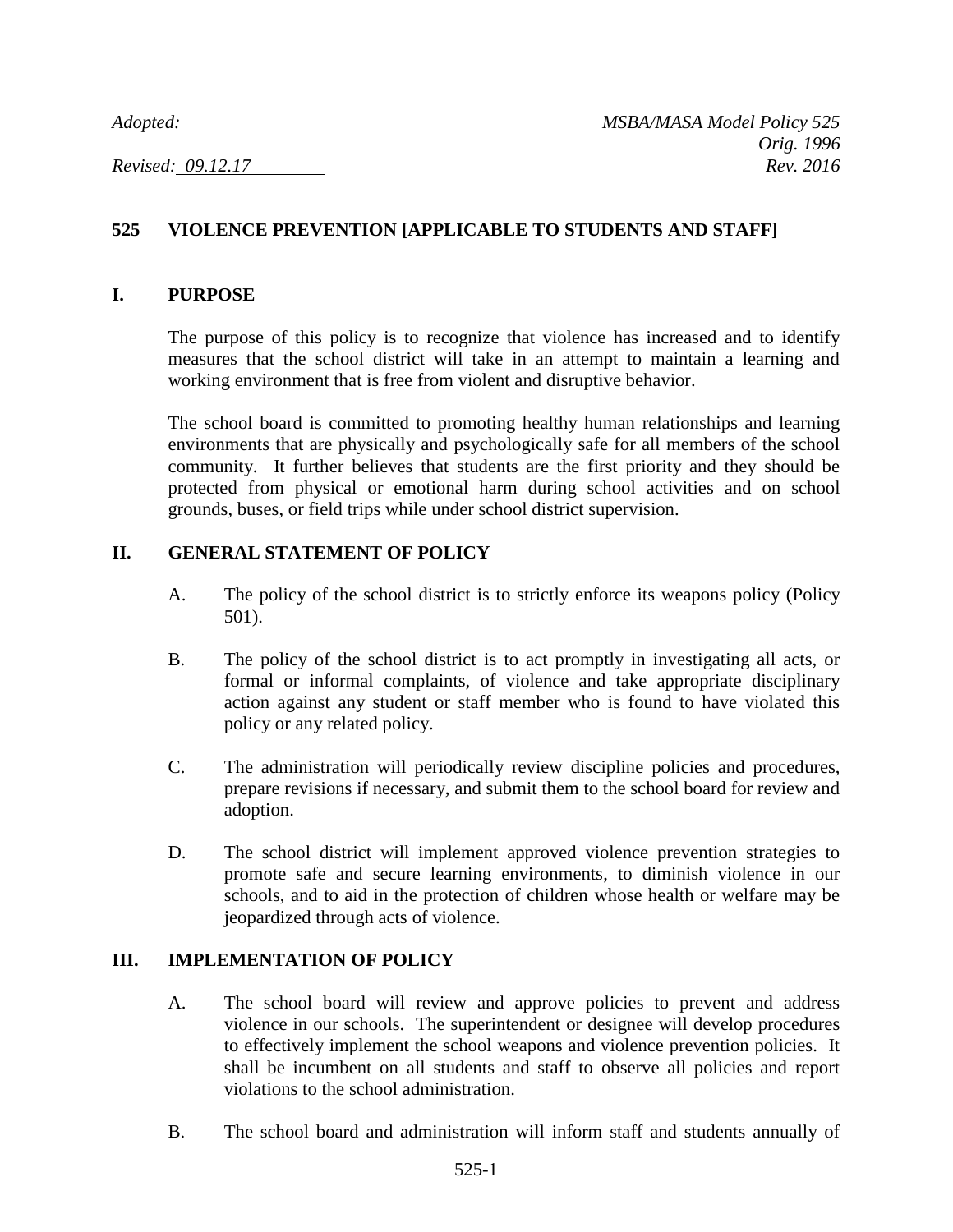policies and procedures related to violence prevention and weapons.

- C. The school district will act promptly to investigate all acts and formal and informal complaints of violence and take appropriate disciplinary action against any student or staff member who is found to have violated this policy or any related policy.
- D. The consequences set forth in the school weapons policy (Policy 501) will be imposed upon any student or nonstudent who possesses, uses or distributes a weapon when in a school location.
- E. The consequences set forth in the school hazing policy (Policy 526) will be imposed upon any student or staff member who commits an act against a student or staff member; or coerces a student or staff member into committing an act, that creates a substantial risk of harm to a person in order for the student or staff member to be initiated into or affiliated with an organization, or for any other purpose.
- F. Students who engage in assault or violent behavior will be removed from the classroom immediately and for a period of time deemed appropriate by the principal, in consultation with the teacher, pursuant to the student discipline policy (Policy 506).
- G. Students with disabilities may be expelled for behavior unrelated to their disabilities, subject to the procedural safeguards required by the Individuals with Disabilities Education Act (IDEA), Section 504 of the Rehabilitation Act of 1973, and the Pupil Fair Dismissal Act.
- H. Procedures will be developed for the referral of any person in violation of this policy or the weapons policy to the local law enforcement agency in accordance with Minn. Stat. § 121A.05.
- I. Students who wear objectionable emblems, signs, words, objects, or pictures on clothing communicating a message that is racist, sexist, or otherwise derogatory to a protected minority group or which connotes gang membership or that approves, advances, or provokes any form of religious, racial, or sexual harassment or violence against other individuals as defined in the harassment and violence policy (Policy 413) will be subject to the procedures set forth in the student dress and appearance policy (Policy 504). "Gang" as used in this policy means any ongoing organization, association, or group of three or more persons, whether formal or informal, having as one of its primary activities the commission of one or more criminal acts, which has an identifiable name or identifying sign or symbol, and whose members individually or collectively engage in or whose members engaged in a pattern of criminal gang activity. A "pattern of gang activity" means the commission, attempt to commit, conspiring to commit, or solicitation of two or more criminal acts, provided the criminal acts were committed on separate dates or by two or more persons who are members of or belong to the same criminal street gang.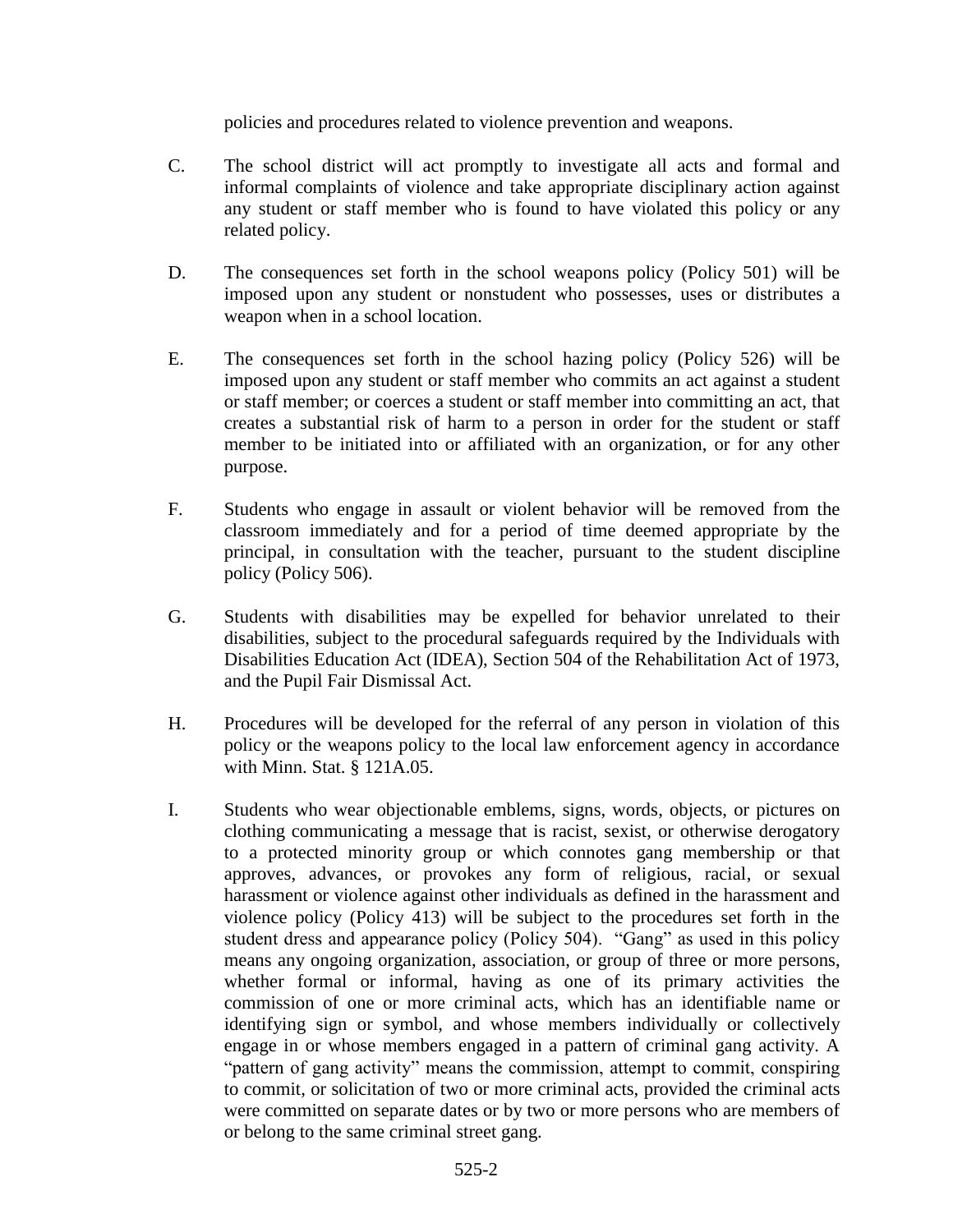J. This policy is not intended to abridge the rights of students to express political, religious, philosophical, or similar opinions by wearing apparel on which such messages are stated. Such messages are acceptable as long as they are not lewd, vulgar, obscene, defamatory, profane, denote gang affiliation, advocate harassment or violence against others, are likely to disrupt the education process, or cause others to react in a violent or illegal manner (Policy 504).

## **IV. PREVENTION STRATEGIES**

The school district has adopted and will implement the following prevention strategies to promote safe and secure learning environments, to diminish violence in our schools, and to aid in the protection of children whose health or welfare may be jeopardized through acts of violence.

*[Note: The school board can adopt any of the prevention strategies that it intends to implement in its schools, including some or all of the following sample strategies.]*

- A. Adopt a district crisis management policy to address potential violent crisis situations in the district.
- B. Provide training in recognition, prevention, and safe responses to violence and development of a positive school climate.
- C. Coordinate a local school security review committee or task force comprised of school officials, law enforcement, parents, students, and other youth service providers to advise on policy implementation.
- D. In-service training for personnel in aspects of reporting, visibility, and supervision as deterrents to violence.
- E. Promote student safety responsibility by encouraging the reporting of suspicious individuals and unusual activities on school grounds.
- F. Establish a curriculum committee that explores ways of teaching students violence prevention strategies, law-related education, and character/values education (universal values, e.g., honesty, personal responsibility, self-discipline, cooperation, and respect for others).
- G. Establish clear school rules that prevent and deter violence.
- H. Develop cross-cultural awareness programs to unify students of all cultures and backgrounds, to develop mutual respect and understanding of shared experiences and values among students, and to promote the message of inclusion.
- I. Establish conflict resolution training, conflict management, or peer mediation programs for staff and students to teach conservative approaches to settling disputes.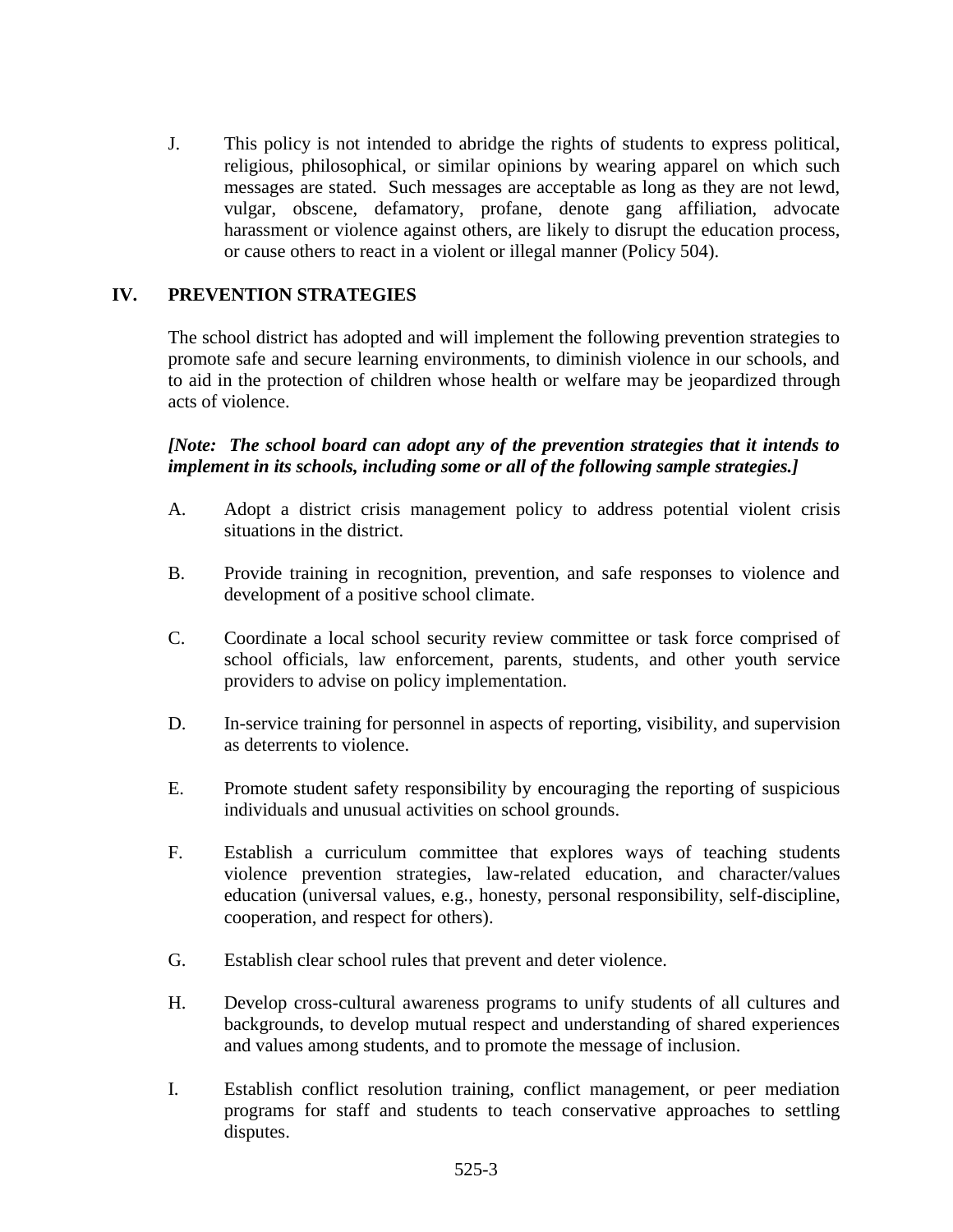- J. Develop curriculum that teaches social skills such as maintaining self-control, building communications skills, forming friendships, resisting peer pressure, being appropriately assertive, forming positive relationships with adults, and resolving conflict in nonviolent ways.
- K. Develop curriculum that teaches critical viewing and listening skills in analyzing mass media to recognize stereotypes, distinguish fact from fantasy, and identify differences in behavior and values that conflict with their own.
- L. Develop student safety forums that both inform and elicit students' ideas about particular safety problems in the building.
- M. Develop a student photo or name identification system for quick identification of the student in case of emergency.
- N. Develop a staff photo or name identification system using identification badges for quick identification of unauthorized people on campus.
- O. Require all visitors to check-in the main office upon their arrival and state their business at the school. A visitor badge may be issued for easy identification that the visitor is authorized to be present in the school building.
- P. Develop curriculum on character education including, but not limited to, character qualities such as attentiveness, truthfulness, respect for authority, diligence, gratefulness, self-discipline, patience, forgiveness, respect for others, peacemaking, and resourcefulness.

## **V. STUDENT SUPPORT**

- A. Students will have access to school-based student service professionals, when available, including counselors, nurses, social workers, and psychologists who are knowledgeable in methods to assist students with violence prevention and intervention.
- B. Students will be apprised of school board policies designed to protect their personal safety.
- C. Students will be provided with information as to school district and building rules regarding weapons and violence.
- D. Students will be informed of resources for violence prevention and proper reporting.

## **VI. PERSONNEL**

A. School district personnel shall comply with the school weapons policy (Policy 501) and the school hazing policy (Policy 526).